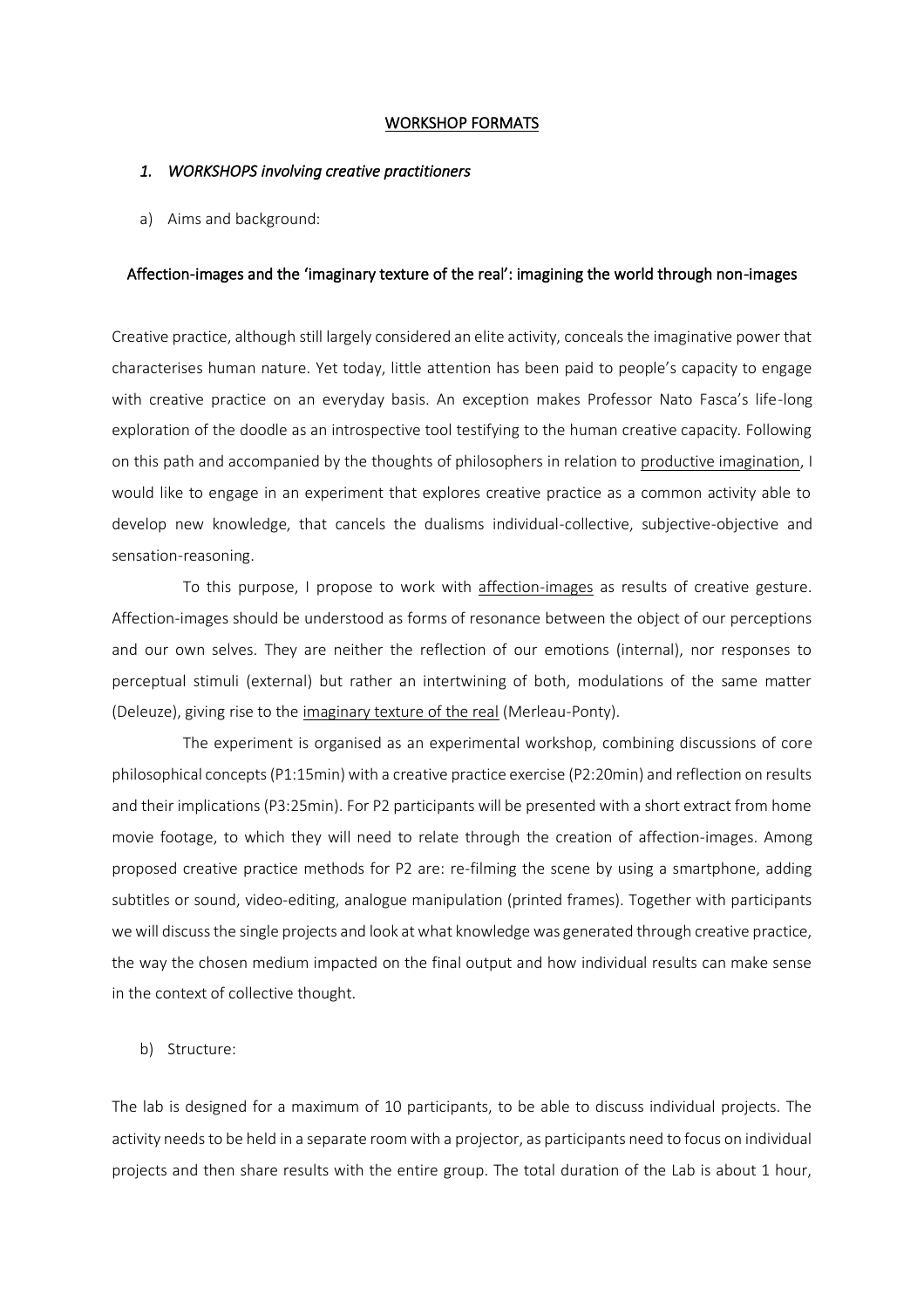which includes the introductory talk, the practical exercise and the final discussion. Some equipment will be needed for the exercise: it is recommended that each participant brings his|her personal laptop to work in autonomy, as well as access to a printer (for printing frames of the shown video). I will provide a sound recorder for those who want to work with sound in their project.

# Phase 1 (15 min):

o Concept of artistic practice as a tool for everyone, as an exercise of everyday life. (e.g. Nato Frasca's work on the doodle as an expression of man's innate and intuitive ability to mould reality): - artistic research: latent sign and the abyss of the invisible (internal gaze of art). Psychonology:

psychology of the icon. Doodle as a 'freed sign'- automatized writing of a profound being (able to bring forth this pre-memory of memory)

- 'all that we don't know but we perceive through intuition, first in a confused manner, then more and more lucidly: (is) in this case the manifestation of the sign pertaining to that basic and radical energy of art expressed in its visibility: the doodle'

- o This is somehow not a new idea: Deleuze positioned arts, sciences, and philosophy on the same level of knowledge. Yet to some degree it offers a new approach to artistic & imaginative practice: the gesture that holds a meaning by 'becoming', and not as an end, a closed process (final work)
- o This perspective of art as a knowledge-generating field experiments with different ways of thinking about what we are 'able of becoming', it represents 'thought in action' / emphasis is placed on the process and not on the result.

# *What kind of knowledge does creative practice generate and how does it do it?*

o HOW: We need to know first how creative practice operates, get to know it as a 'process': a small exercise together with the public where the organiser reads aloud a piece from a poem and each person can draw, write a word or represent this piece in any way he or she likes (try through dialogue to write down the concepts that emerge from this process and make a link to the following concepts)*:*

On the wool of sound some object of silence one so immense.

The issue is love, its turning towards solicitous shop windows.

Who stops who gazes? Here thought arranges the display of rags, and charm lingers on and on. There, giant cats scratch the earth, the steel of silence and faith with no object.

- o Representation how was the imagined object represented? Pure and empirical concepts (finite number of representations)
- o Intuition *–* where did the suggestion of representation come from? form of intuition is not a form of representation but of a potential representation (contributes to the actual representation)
- o Spontaneity exercise of the mind or of spirit? Can we make a difference? How does it activate imagination? 2 kinds of exercises of spontaneity: judgement (structure is predicative) and prod. Imagination (strict logical homogeneity)
- $\circ$  Imagination try to clarify what is for the audience: productive imagination | sensible synthesis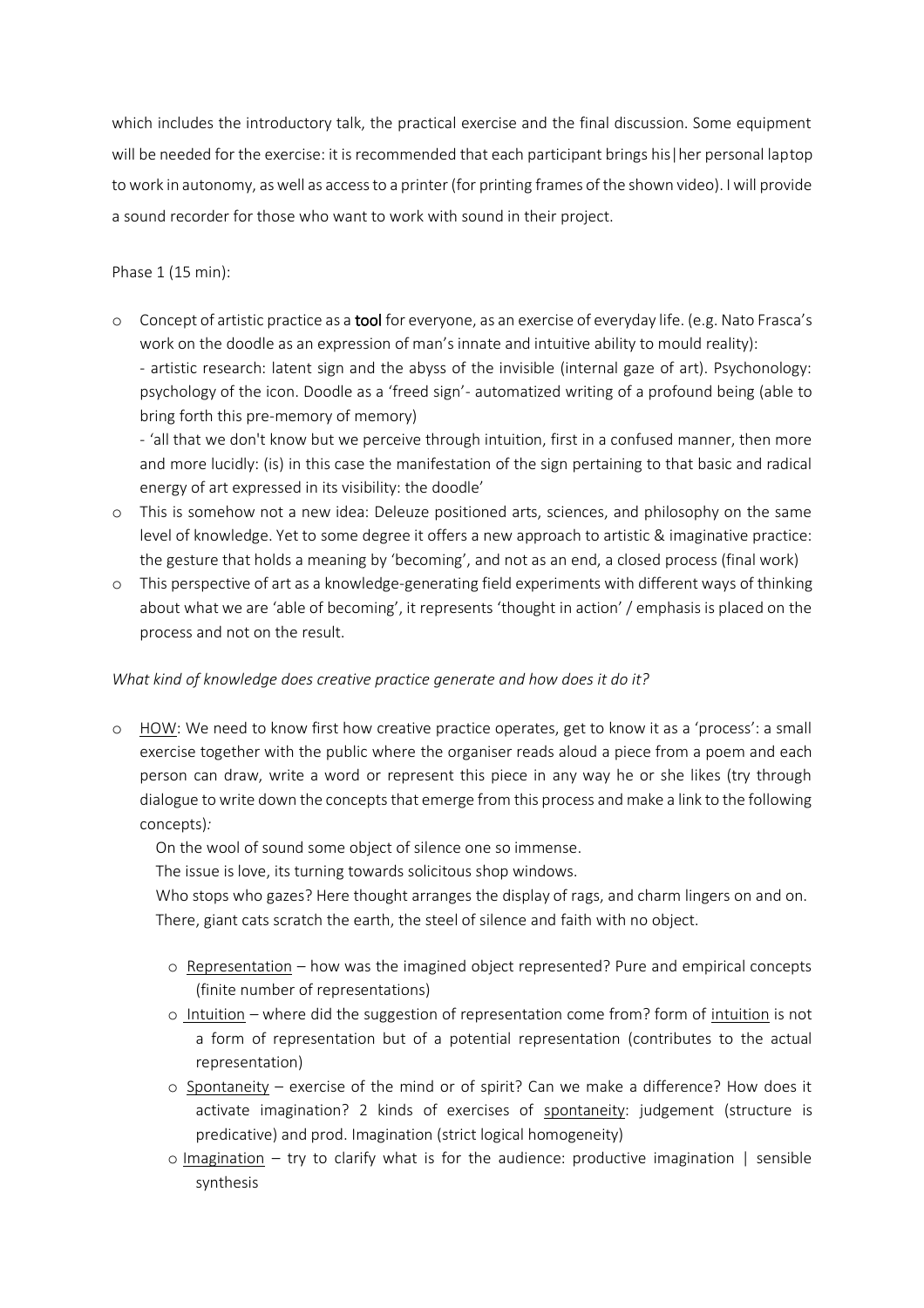- o Conclusion*:* Contribution of productive imagination to shaping a non-dualistic world that promotes the thought of mobilising forces (not questioning their origin), of being made of the same nature (Spinoza), modulations of the same material (Ponty).
- o WHAT: What forms of expression does the non-dualistic worldview acquire through creative practice?

'If the imaginary carries us from thinking about this world to thinking about the universe, we can conceive that aesthetics, by means of which we make our imaginary concrete, with the opposite intention, always brings us back from the infinities of the universe to the definable poetics of our world. This is the world from which aIl norms are eliminated, and also it is this world that serves as our inspiration to approach the reality of our time and our place. Thus, we go the open circle of our relayed aesthetics, our unflagging politics.' Glissant

- o Think about 'image' as a potential form or shape (here images are not thought as faint copies of sensory perceptions (Hume) but as intuitive forms (potential)) through which we experience the world, weaving together present and absent (see quote from M. Ponty)
- o Think about affection as the ability to affect and be affected (see M. Ponty on 'touching' and 'being touched'), as a manifold of intuitions (synthesis)
- o Affection-image: a manifold of intuitions, acquiring always and already an organised form
- o E.g. how an affection image is created in cinematic terms: Deleuze categorises it under the action image (perception, affection and motion) and connects it to the emotional expressivity (e.g. the face and the close-up as cinematic strategies for developing affectionimages); Face as a subtle emotion organ – communicates affect in a way that other body parts cannot – 2 modes of manifestation: reflection (quality), intensity (powers) communicates singularities (virtual rather than actual) - senses|meanings (distinct from physical objects) belong to virtuality rather than actuality, it includes memory, expression of affect through the face

Conclusion: Can we affirm that affection-images give rise to the imaginary texture of the real (Ponty)?

# Phase 2: creating affection-images (25 min)

Show to participants the selected scene that serves as an exercise for creating affection-images. Briefly present different creative and imaginative and possibilities for generating affection-images taking the scene as a starting point:

- o digital methods (re-filming scenes, post-production|editing)
- o manual manipulation (process consisting in: printing frames, manual intervention, rescanning frames and recomposing the scene)
- o other interventions: adding sound, creative writing.

Encourage participants to propose their own method or their combination of methods.

# Phase 3: discussion (20 min)

Main aspects to discuss:

- o Each participant tries to describe in few world his or her own project. (what they did and why they did it) I try to write down: Why they chose a particular method? What they felt it was necessary? Did something change through this process?
- o Engage in a collective debate (main aspects to address):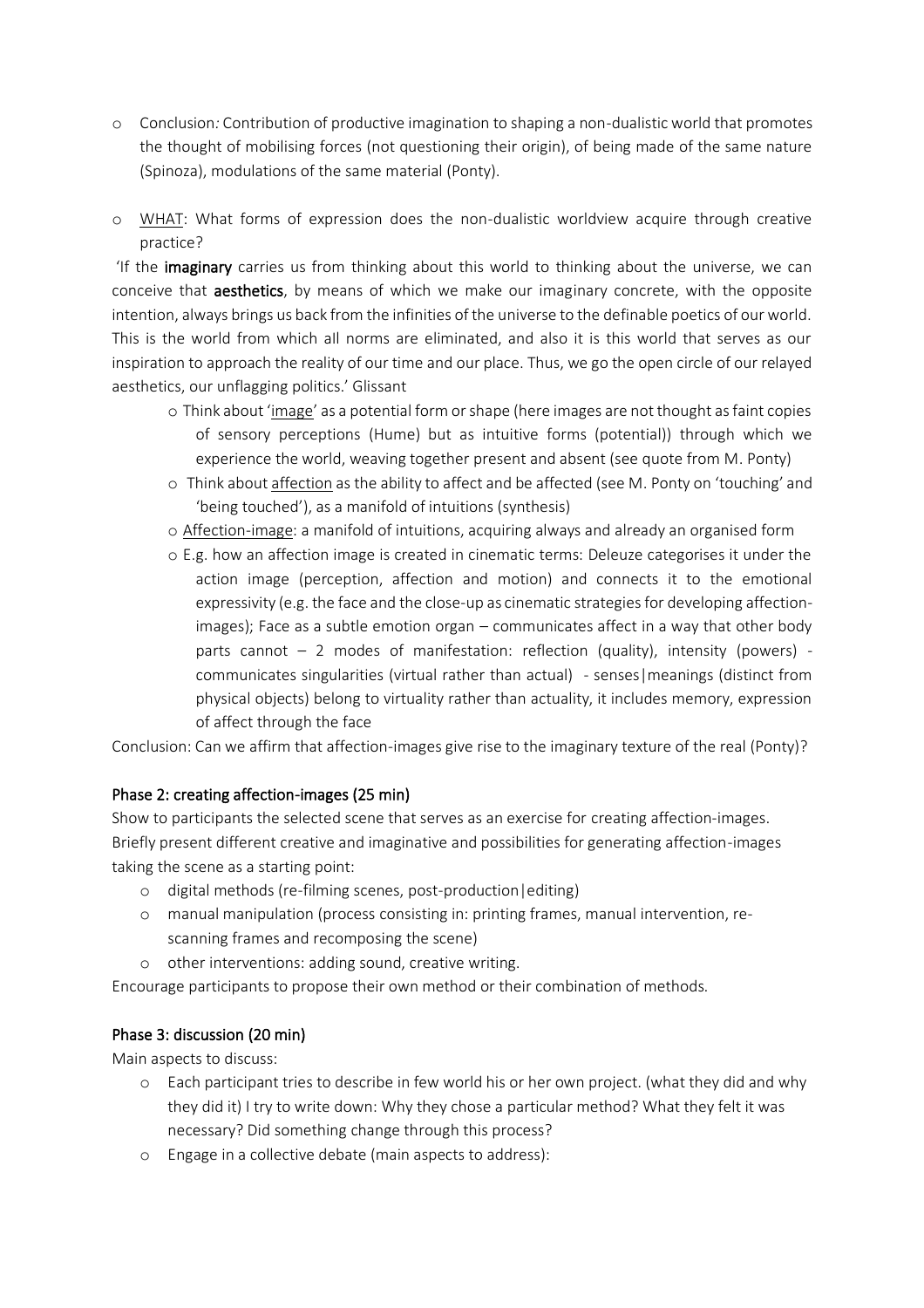- o Looking at the projects in their singularity vs. looking at the projects as a collective exercise (of sensible intuition? - 'to sense something is to be sensitive to something, to feel a contact with it, to be affected by it' (Lingis))
- o What 'intuitions' (sensory impressions) emerged which cannot be contained within any concept but can be only implicit in the gesture performed during the exercise?
- o Aesthetical vs. ethical implications of our gesture ("Thoughts without content are empty, intuitions without concepts are blind." (Kant)

For the poetics of relatedness, supposes that each one must face the density, opacity of the other. The more the other resists in his thickness or fluidity, without being confined to this, the more expressive his reality and the more fruitful the inter-relating. I can change through exchange with the other, without either loosing or distorting myself. (Glissant)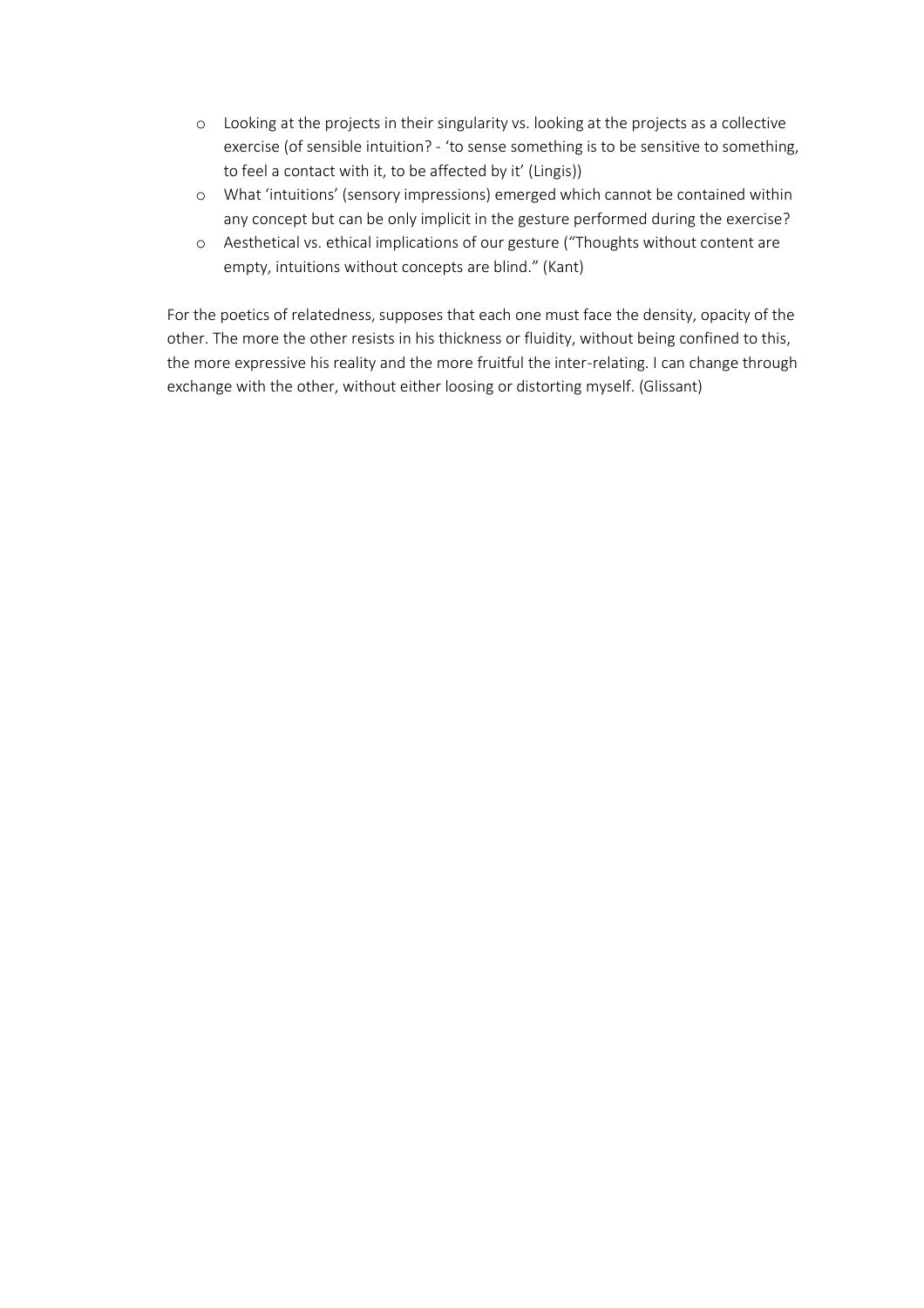### *2. Workshops involving social scientists*

Workshop context: the workshop operates through home movie archives, as an important part of audiovisual heritage of communities. It makes use of this material to foster collective thinking through specific exercises that look at home movies not as a passive reflection on community history and identity, but rather as an active tool for stimulating intuition and generating new concepts and ideas around identity formation. This is why home movies represent important material for the activation of the individual and collective conscience around identity in the urban context. The aim is to rethink identity through the use of home movies as a creative commons map that can guide us through new spaces of identity and their formation processes.

### Methodology:

The methodology deploys creative and imaginative practice as a way to engage with the topic of identity. The material we will work on is a scene taken from Sicilian home movie archives. We will use these tools (productive imagination, creative forgetfulness and affection-images) to guide us through three brief exercises that stimulate individual and collective conscience in relation to the concept of identity formation. The selected scene will be printed out as single stills and will be made available to participants in different formats during the exercises (on paper and on textile).

### Work Sessions:

Intro: Brief intro of the PhD project I am conducting on home movie archives and its objectives. Projection of a creatively elaborated scene and explanation of the process for obtaining the results. Potential of the creative process to open up new meanings of the home movie archive through the process of re-appropriating the concept of identity inherent in these images.

# Session 1 (15 min): 'creative forgetfulness'

*Concept intro*: Friedrich Nietzsche first coined the concept of creative forgetfulness. It is not strictly understood as a process opposed to remembering, but rather as a positive, active and essential gesture to much part of life and thinking. Only through forgetfulness can human being entertain the illusion that they possess truth and develop abstract thought (forgetting the differences is important to abstract thinking). Forgetting transmutes into a creative force when it pushes itself to extremes and therefore voids the ability of memory to go against the passage of time.

*Objectives*: The passage from concrete to the abstract, through the deconstruction of meaning (representations of objects and people are deconstructed to forms and colours) enables the formation of new connections and relations. An exercise of creative forgetfulness is therefore not important only for the capacity of abstraction but also for the formulation of new concepts that emerge from the historical roots of identity.

*Method*: Participants select an image of the scene from those made available, on which only parts of the entire image are visible. They then imagine how to complete the image through the methods they find appropriate (drawing, cutting, sticking etc). The aim is to re-build the connection between elements transferred on the paper (participants can work in any way they wish, cutting out pieces from between elements, connecting elements through lines and shapes …the sky is the limit). All the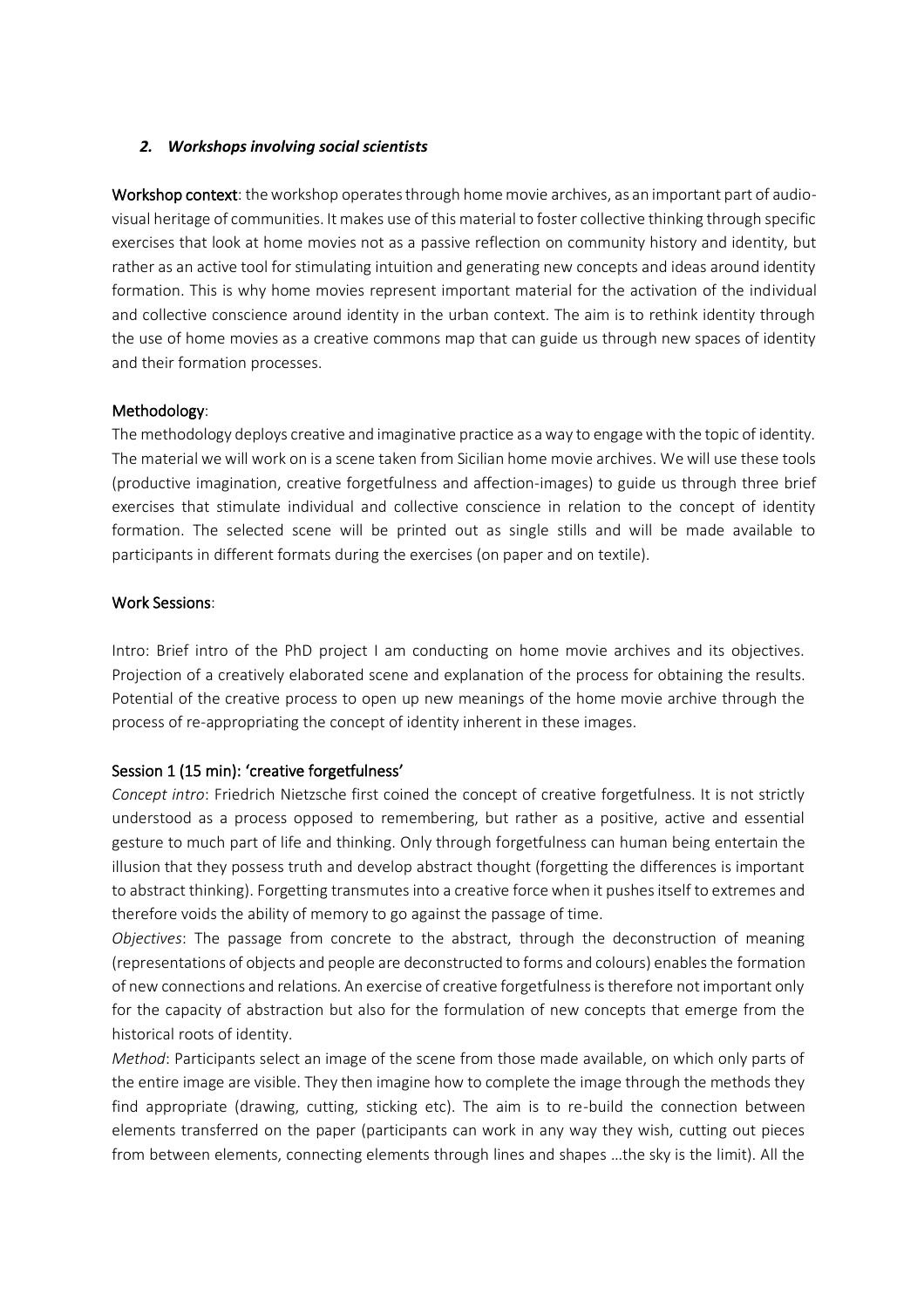stills will be then gathered and photographed in order to recompose the scene (in digital format), through the lens of creative forgetfulness.

### Session 2 (15min): 'productive imagination'

*Concept intro*: Productive Imagination (PI) works through representation, intuition (form of potential representation), spontaneity (an exercise of the mind or of spirit? Can we make a difference? How does it activate imagination? 2 kinds of exercises of spontaneity: judgement where structure is predicative and PI that has a strict logical homogeneity) and imagination. For this reasons PI contributes to shaping a non-dualistic world that promotes the thought of mobilising forces (not questioning their origin), of being made of the same nature (Spinoza), modulations of the same material (Ponty). PI cancels the dualisms individual-collective, subjective-objective and sensationreasoning.

*Objective*: the aim is to use PI to 'go to the roots' of creative thought through spontaneous tools like the doodle. The representations are not only subjective interpretations but also imaginary textures of the real. The aim is thus not to reinterpret but to give new consistence to thought and feeling, a process which can have important effects on our imagination.

*Method*: For this exercise 2 people will work together. Select one image that was produced in the previous exercise, look at it for 30 seconds, then briefly close your eyes. Open your eyes and take a tool of your choice (pen, pencil, charcoal). Try to draw in a very spontaneous manner the your representation of the image you have seen while having your eyes closed. Try to give a name to what you have drawn on the back of your drawing. Give your drawing to your partner who does not turn the image around but writes a word on the bottom corner of it, representing his|her view of your drawing. Talk with your neighbour to find a connection between the two written words (write down your findings). All the images that have been produced during this exercise will be assembled into a new scene, which is a product of productive imagination.

#### Session 3 (15min): 'Affection-images'

*Concept intro:* 'image' as a potential form or shape (here images are not thought as faint copies of sensory perceptions (Hume) but as intuitive, potential forms) through which we experience the world + 'affection' as the ability to affect and be affected (see M Ponty on 'touching' and 'being touched'), as a manifold of intuitions (synthesis) weaving together present and absent. Affection-images are a manifold of intuitions, acquiring always and already an organised form.

*Objectives*: the aim is to go beyond the pure visual aspect of the scene and step into a multisensory area by paying attention to sensations (what participants feel, think and hear while watching the scene). Participants will be presented with the complete scene they have been working on during the first two exercises but now in a complete form. They will need to relate to it through the creation of affection-images. The aim is to create a resonance between the object of our perceptions and our own selves through the generation of affection-images.

*Method*: Participants receive a piece of textile with some few elements of the home movie scene printed on them. They look at the scene repeated times (I will project it), paying attention to their reactions\interactions and doing small exercises after they watch:

1<sup>st</sup> visualisation: pay attention to the first thing you noted in the scene – represent it on your piece of textile

2<sup>nd</sup> visualisation: pay attention to how the scene 'feels' to you - write, draw, cut, stick, anything you feel like doing on the textile